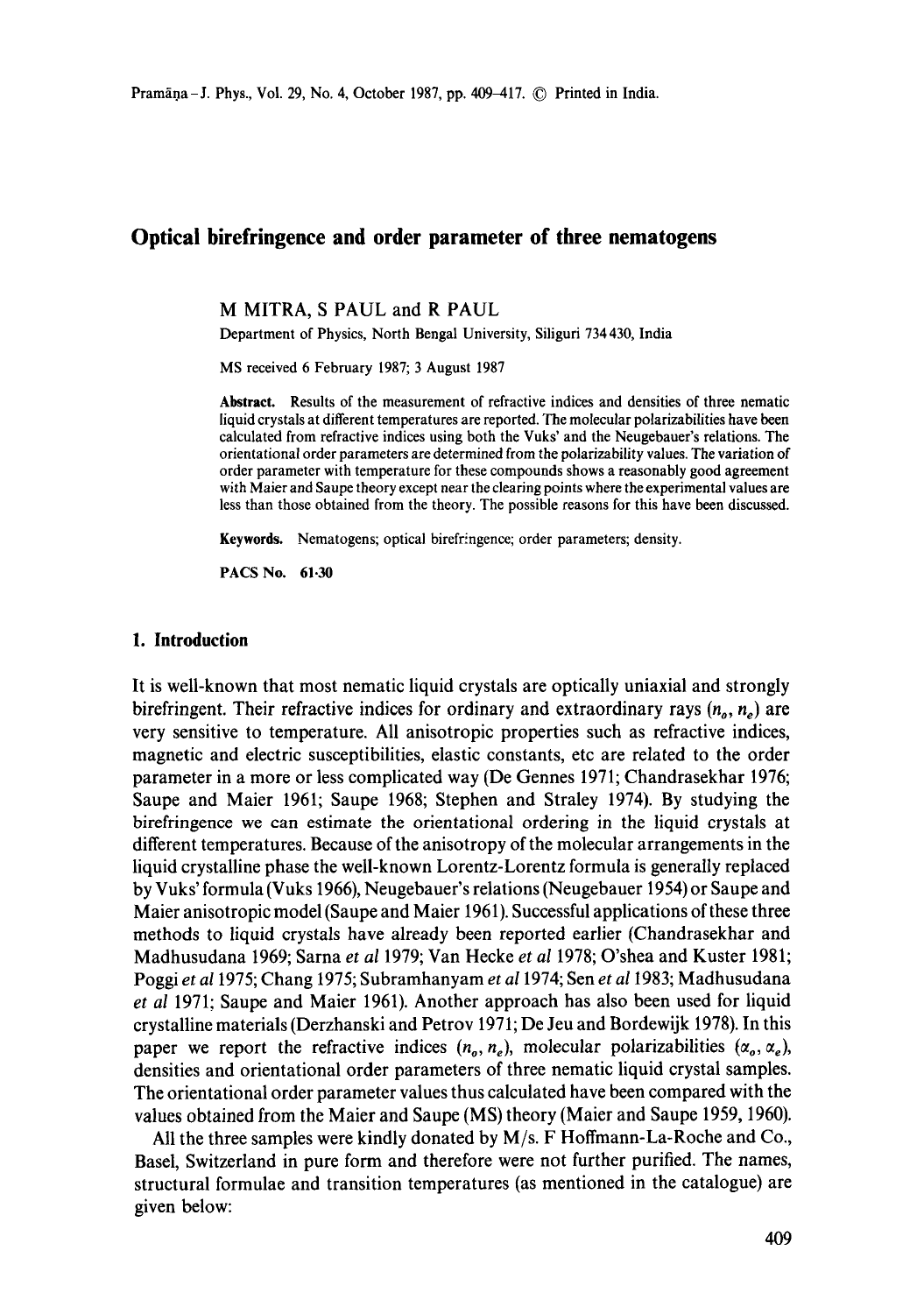(I) p-methoxyphenyl trans-4-pentyl cyclohexane carboxylate (MPPCC).

(II) p-propoxyphenyl trans-4-pentyl cyclohexane carboxylate (PPPCC).

(III) p-cyanophenyl trans-4-pentyl cyclohexane carboxylate (CPPCC).



- I.  $R_1 = C_5H_{11}$ ,  $R_2 = OCH_3$
- II.  $R_1 = C_5H_{11}$ ,  $R_2 = OC_3H_7$
- III.  $R_1 = C_5H_{11}$ ,  $R_2 = CN$

## **2. Experimental**

#### 2.1 *Texture study*

The phase transitions of the pure samples were studied by observing the textures under crossed polarizers with a polarizing microscope equipped with a hot stage (Metier FP-80). The transition temperatures of the compounds as observed by us agree well with the literature values during heating but during cooling we got supercooled nematic phase in all the three compounds. From X-ray diffraction studies (Mitra *et al* 1987) and diamagnetic susceptibility anisotropy measurement (Mitra and Paul 1987) the presence of supercooled nematic phases was confirmed. The transition temperatures reported by Beens and de Jeu were slightly different from our findings (Beens and de Jeu 1985). The transition temperatures of the compounds as obtained by us are given below:

I. Solid 
$$
\frac{407^{\circ}\text{C}}{11.5^{\circ}\text{C}}
$$
 Nematic  $\frac{71.1^{\circ}\text{C}}{11.5^{\circ}\text{C}}$  Isotropic

II. Solid 
$$
\frac{43.3^{\circ}\text{C}}{37^{\circ}\text{C}}
$$
 Nematic  $\frac{71.1^{\circ}\text{C}}{57^{\circ}\text{C}}$  Isotropic

III. Solid  $\frac{47^{\circ}\text{C}}{\text{20}}$  Nematic  $\frac{78.7^{\circ}\text{C}}{\text{20}}$  Isotropic  $11^{\circ}\text{C}$ 

#### 2.2 *Optical studies*

Refractive indices were measured using thin prisms with a refracting angle  $\langle 2^{\circ} \rangle$ . The prisms were made of optically fiat glass plates, the inside surfaces of which were rubbed for aligning the liquid crystalline samples.

The liquid crystal samples were allowed to flow in the prism by melting a few crystals at the top. The samples were then cooled very slowly in the presence of magnetic field (6 kG) applied in the direction of rubbing. The combination of rubbing and flow together with the magnetic field produced a homogeneous nematic specimen with the optic axis parallel to the edge of the prism. The experimental details of this procedure were given by Zeminder *et al* (1980). The prisms were put inside a brass thermostat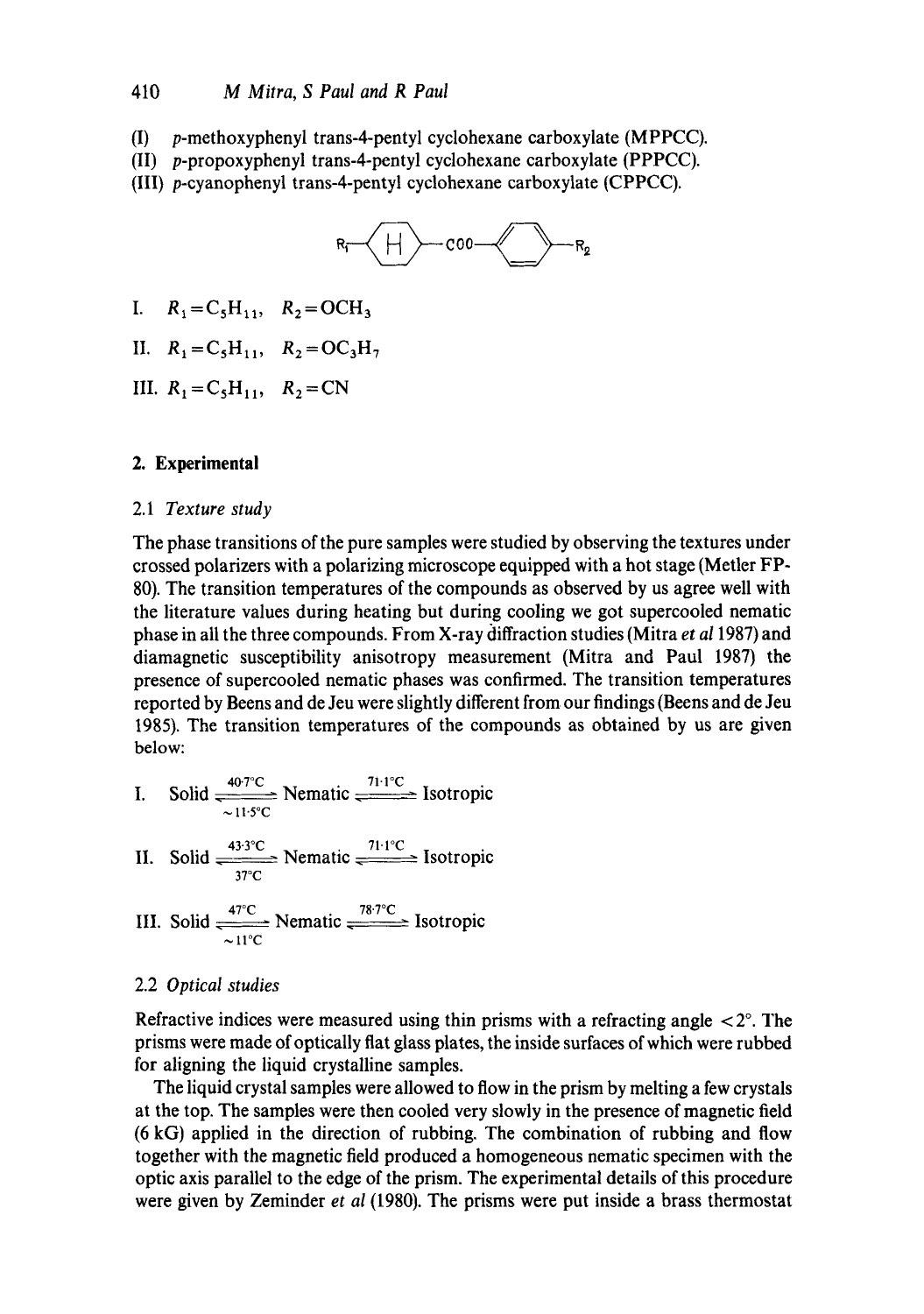heated electrically and controlled by a temperature controller to  $\pm 0.5^{\circ}$ C. A precision spectrometer and a nicol prism were used to measure the refractive indices  $(n_0, n_e)$ (within  $\pm 0.001$ ) for four different wavelengths corresponding to a mercury source. The densities were determined (within  $\pm 0.1\%$ ) by putting weighed samples inside a glass capillary tube which was placed in a water bath heated using a temperature controller. Sufficient time was allowed for attaining the desired temperature. The length of the column was measured by a travelling microscope. The densities were calculated after correcting for the expansion of the glass capillary.

# **3. Results and discussions**

The Vuks' formulae (Vuks 1966) relating the molecular polarizabilities  $(\alpha_o, \alpha_e)$  and refractive indices  $(n_a, n_e)$  are taken to be



**Figure** 1. Variation of refractive indices with temperature of MPPCC.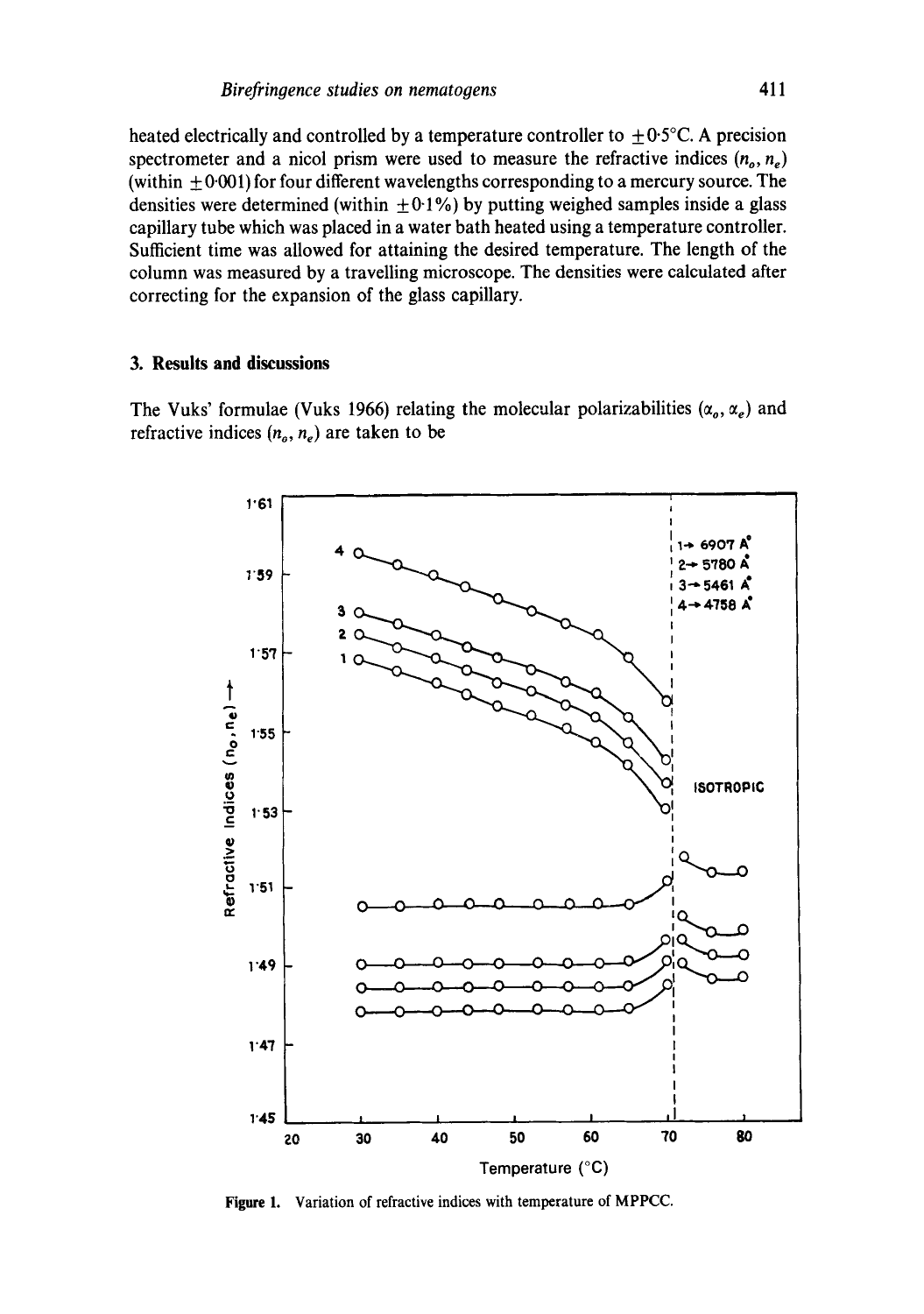412 *M Mitra, S Paul and R Paul* 

$$
(n_o^2 - 1)/(n^2 + 2) = 4\pi N \alpha_o / 3
$$
 (1a)

and

$$
(n_e^2 - 1)/(n^2 + 2) = 4\pi N \alpha_e / 3. \tag{1b}
$$

We have also calculated the polarizability values  $(\alpha_o, \alpha_e)$  by using Neugebauer's method (Neugebauer 1954). The relevant equations for calculating the polarizabilities  $(\alpha_o, \alpha_e)$  are as follows

$$
\frac{1}{\alpha_e} + \frac{2}{\alpha_o} = \frac{4\pi N}{3} \left[ \frac{n_e^2 + 2}{n_e^2 - 1} + \frac{2(n_o^2 + 2)}{n_o^2 - 1} \right]
$$
(2a)

and

$$
\alpha_e + 2\alpha_o = \frac{9}{4\pi N} \left[ \frac{n^2 - 1}{n^2 + 2} \right].
$$
 (2b)

Here  $n^2 = (2n_o^2 + n_e^2)/3$ . *n* is the mean refractive index and N is the number of molecules per c.c. Figures 1-3 show the temperature variation of refractive indices  $(n_0, n_e)$  of the three compounds respectively. In table 1 we have shown the polarizability values



**Figure** 2. Variation of refractive indices with temperature of PPPCC.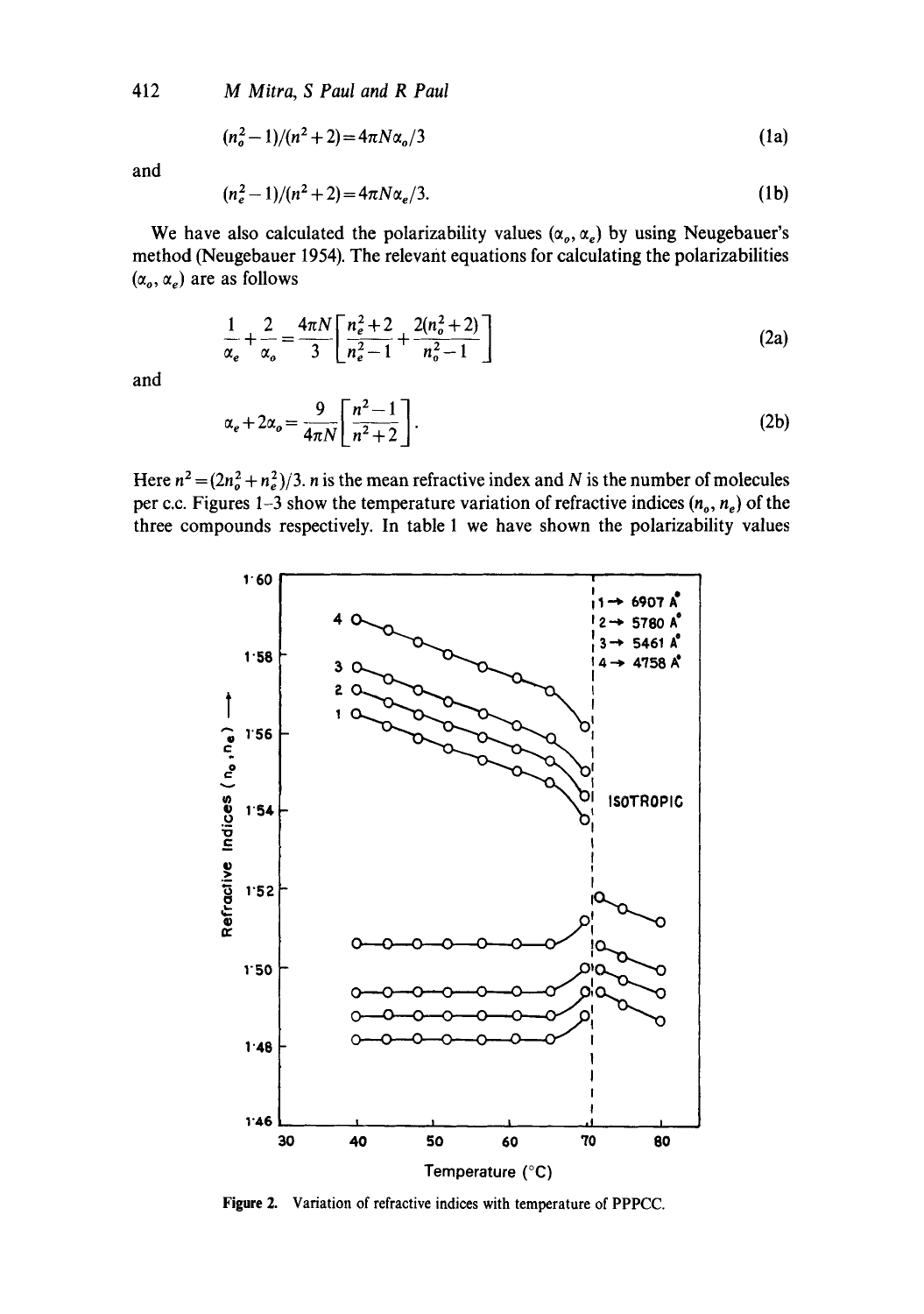

Figure 3. Variation of refractive indices with temperature of CPPCC.

calculated by these two methods. Density values in nematic and isotropic phases are also included in table 1.

The orientational order parameter  $\langle P_2 \rangle$  is given by

$$
\langle P_2 \rangle = 1/2(3 \langle \cos^2 \theta \rangle - 1)
$$

where  $\theta$  is the angle between the macroscopic optic axis and the major axis of the rodlike molecule. The relation between the order parameter  $\langle P_2 \rangle$  and the principal polarizabilities is given by (De Gennes 1971)

$$
\alpha_e = \alpha + \frac{2}{3} \alpha_a \langle P_2 \rangle \tag{3a}
$$

$$
\alpha_o = \alpha - \frac{1}{3} \alpha_a \langle P_2 \rangle \tag{3b}
$$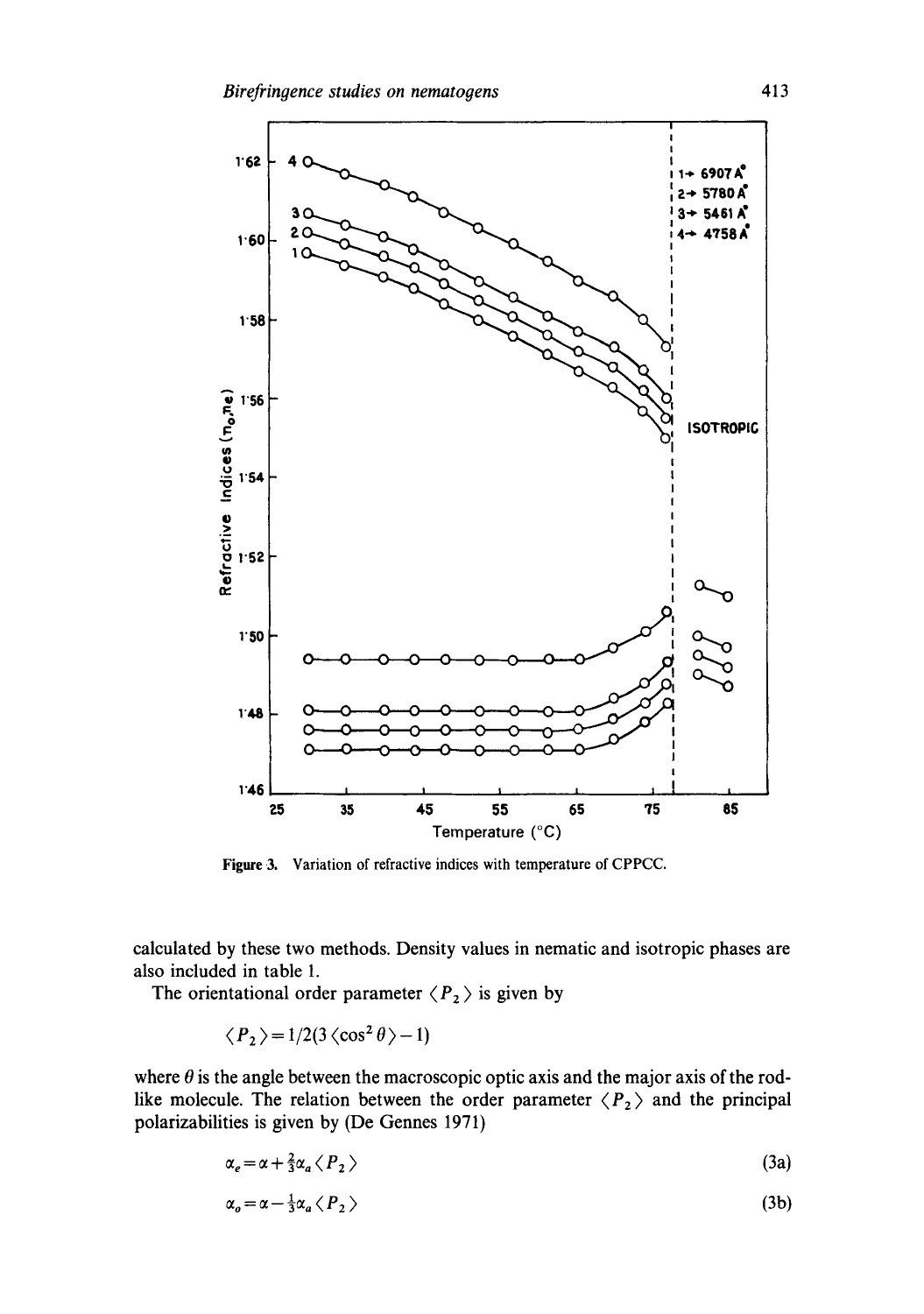| Sample       | Temp.<br>$(^{\circ}C)$ | Density<br>(gm/cm <sup>3</sup> ) | Vuks' method |            |                       | Neugebauer's method |            |                       |
|--------------|------------------------|----------------------------------|--------------|------------|-----------------------|---------------------|------------|-----------------------|
|              |                        |                                  | $\alpha_o$   | $\alpha_e$ | $\langle P_2 \rangle$ | $\alpha_o$          | $\alpha_e$ | $\langle P_2 \rangle$ |
|              | 30                     | 1.068                            | 31.61        | 38.84      | 0.6603                | $30 - 21$           | 35.89      | 0.6590                |
|              | 40                     | 1.060                            | 31.89        | 38.69      | 0.6206                | 30.56               | 35.93      | 0.6230                |
|              | 48                     | 1.050                            | $32 - 24$    | $38 - 61$  | 0.5815                | 30-99               | 36.04      | 0.5859                |
| $\mathbf I$  | 57                     | 1.040                            | $32 - 60$    | 38.53      | 0.5416                | $31 - 40$           | 36:13      | 0.5488                |
|              | 61                     | 1.035                            | $32 - 78$    | $38 - 49$  | 0.5215                | 31.62               | $36 - 18$  | 0.5291                |
|              | 65                     | $1-025$                          | $33 - 15$    | 38.41      | 0.4805                | $32 - 07$           | 36.29      | 0.4896                |
|              | 70                     | 1:001                            | 34.44        | 38.37      | 0.3586                | 33.61               | 36.80      | 0.3701                |
| 72(Iso)      |                        | 0.998                            |              |            |                       |                     |            |                       |
|              | 40                     | 1.0361                           | 35.89        | 43.40      | 0.6180                | $34 - 42$           | 40.34      | 0.6182                |
|              | 48                     | 1.0337                           | $36 - 03$    | 43.00      | 0.5744                | 34.65               | 40.18      | 0.5774                |
| $\mathbf{I}$ | 56.5                   | $1 - 0285$                       | 36.26        | 42.72      | 0.5320                | 34.96               | 40.11      | 0.5367                |
|              | 65.5                   | 1.0195                           | $36 - 63$    | 42.60      | 0.4911                | $35-41$             | 40.18      | 0.4982                |
|              | 70                     | 1.0092                           | 37.53        | 42.16      | 0.3810                | 36.56               | $40-30$    | 0.3898                |
| 72(Iso)      |                        | $1 - 0023$                       |              |            |                       |                     |            |                       |
|              | 29                     | 1.0725                           | 30.25        | 40.20      | 0.6792                | $28 - 46$           | $36 - 10$  | 0.6750                |
|              | 40                     | 1.0650                           | $30 - 51$    | 40.05      | 0.6511                | $28 - 77$           | 36.12      | 0.6494                |
|              | 48                     | $1-0.569$                        | $30-79$      | 39.84      | 0.6174                | 29.12               | 36.13      | 0.6193                |
| Ш            | 57                     | 1.0496                           | 31.07        | 39.53      | 0.5776                | 29.48               | 36.07      | 0.5822                |
|              | 65.5                   | 1.0420                           | 31.36        | 39.15      | 0.5313                | 29.87               | 35.98      | 0.5398                |
|              | 74                     | 1.0280                           | $32 - 32$    | $38 - 81$  | 0.4424                | 31.04               | $36 - 18$  | 0.4541                |
|              | 77                     | $1-0102$                         | $33 - 28$    | 38.87      | 0.3813                | 32.15               | 36.61      | 0.3940                |
| 80(Iso)      |                        | $1 - 0025$                       |              |            |                       |                     |            |                       |

**Table 1.** Density, polarizability ( $\alpha$ ) and order parameter  $\langle P_2 \rangle$  for  $\lambda = 5780\text{\AA}$ .

 $\alpha_o$  and  $\alpha_e$  are in 10<sup>-24</sup> cm<sup>3</sup>.

where  $\alpha = (2\alpha_o + \alpha_e)/3$  is the mean polarizability and  $\alpha_a = (\alpha_{||}-\alpha_{||})$  is the molecular polarizability anisotropy. Therefore,

$$
\langle P_2 \rangle = (\alpha_e - \alpha_o) / (\alpha_{||} - \alpha_{\perp}). \tag{4}
$$

Due to the strong absorption in the solid phase, we could not measure  $\alpha_a$  directly. Following Haller *et al* (1973) we plotted  $\log(\alpha_e - \alpha_o)$  vs  $\log(T_c - T)$  giving a straight line which is extrapolated to log  $T_c$ . The limiting value of  $(\alpha_e - \alpha_o)$  is assummed to correspond to  $(\alpha_{11}-\alpha_+)$ . We have tested these extrapolated values of  $\alpha_a$  for the three compounds by calculating  $\alpha_a$  using the additive rule of the bond polarizability. We used the bond polarizability values from the literatures (Le Fevre and Le Fevre 1955; Le Fevre 1965). The mean polarizability values  $(\alpha)$  have also been calculated from additive rule of the bond polarizability. Table 2 contains  $\alpha_a$  and  $\alpha$  values of these three compounds calculated by different methods.

Table 2 clearly indicates that the  $\alpha_a$  values obtained from bond polarizability technique using the data obtained from Vuks formula are very close to the values obtained by bond polarizability calculations, whereas the  $\alpha_a$  values calculated from Neugebauer's relations are significantly different. Although the Haller's plot is not fully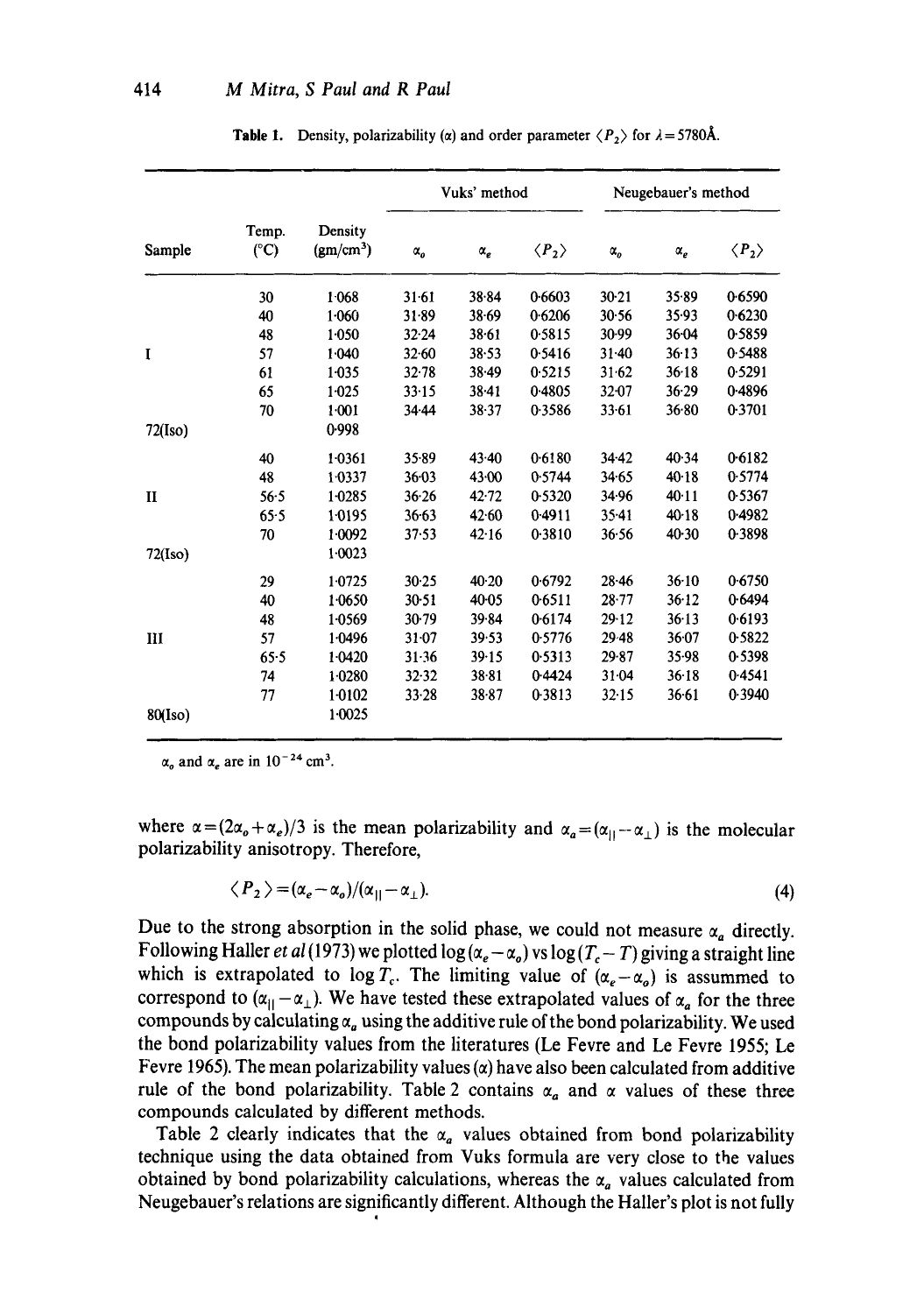|              |                                           | $\alpha \times 10^{24}$ cm <sup>3</sup>                               | $(\alpha_{\parallel} - \alpha_{\perp}) \times 10^{24}$ cm <sup>3</sup> |                                     |                                             |  |  |
|--------------|-------------------------------------------|-----------------------------------------------------------------------|------------------------------------------------------------------------|-------------------------------------|---------------------------------------------|--|--|
| Compounds    | Calculated<br>from bond<br>polarizability | Vuks' or<br>Neugebauer's<br>approach<br><i>(isotropic)</i><br>liquid) | Calculated<br>from bond<br>polarizability                              | Haller's<br>process<br>(Vuks' data) | Haller's<br>process<br>(Neugebauer<br>data) |  |  |
| I            | 33.50                                     | 35.65                                                                 | 12.65                                                                  | 11:05                               | 8.65                                        |  |  |
| $\mathbf{I}$ | $37 - 08$                                 | 38.91                                                                 | 12.75                                                                  | 12.15                               | 9.62                                        |  |  |
| ш            | 33.98                                     | 34.74                                                                 | 15.75                                                                  | 14.75                               | $11 - 50$                                   |  |  |

**Table 2.**  $\alpha$  and  $(\alpha_{\parallel}-\alpha_{\perp})$  of three compounds.



Figure 4. Orientational order parameter with reduced temperature of the three samples. Continuous curves correspond to Maier-Saupe theoretical values.

justifiable in all cases and the additive rule of the bond polarizability to estimate the molecular polarizability anisotropy  $(\alpha_a)$  may be more realistic, but we have not used the bond polarizability values in any further calculations in this paper since the difference between these two sets of  $\alpha_a$  values, one obtained from bond polarizability and the other from extrapolation procedure from Vuk's data, is marginal. In case of  $\langle P_2 \rangle$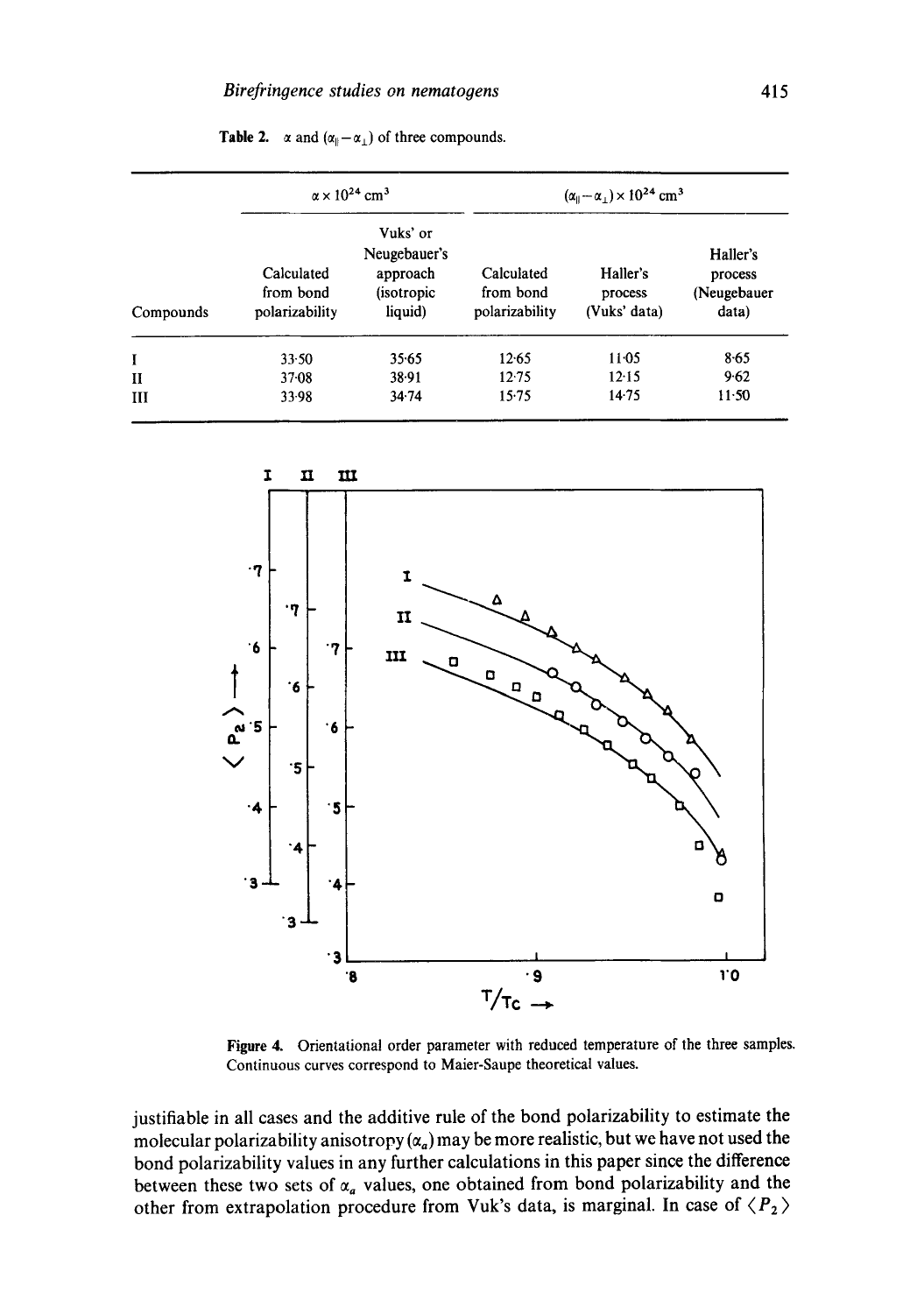values calculated from Neugebauer's approach we have used the extrapolated values of  $\alpha_a$  (table 1).

The order parameter values calculated using Vuks' formula and Neugebauer's relations agree well for all the three compounds in their respective nematic phases. This may be due to the fact that although  $\alpha_e$  and  $\alpha_o$  vary considerably in the two approaches, the variation of  $(\alpha_e - \alpha_o)$  with temperature is more or less the same in the two cases (Sarna *et al* 1979; Subramhanyam *et al* 1974). Figure 4 shows the variation of  $\langle P_2 \rangle$ values with reduced temperature for the three compounds. The continuous curves are obtained from Maier and Saupe mean field theory (Maier and Saupe 1959, 1960).

From figure 4 it is seen that the experimental order parameter values agree well with Maier and Saupe theoretical values except near the nematic-isotropic transition temperature where the experimental  $\langle P_2 \rangle$  values are significantly lower than the theoretical values. This trend has also been observed in  $\langle P_2 \rangle$  values obtained from diamagnetic anisotropy measurements done by us for these compounds (Mitra and Paul 1987). Some other workers have also found such behaviour for other compounds near nematic-isotropic transition temperatures (Chang 1975; Sen *et al* 1983; Madhusudana *et al* 1971; Dunmur *et a11978).* This may be due to the fluctuations of the director, which is more pronounced near the clearing point. Moreover, there may be lowering effect of the orientational order parameter with temperature due to the enhanced vibrations of the aliphatic chain part of the molecules. However, our X-ray diffraction measurements (Mitra *et al* 1987) on these compounds show good agreement of  $\langle P_2 \rangle$ values with the Maier-Saupe theoretical values. This may be due to the fact that order parameter values obtained from X-ray data involve different types of approximations and averaging than those obtained from the refractive index and the magnetic susceptibility anisotropy measurements.

### **Acknowledgements**

We are grateful to M/s. Hoffmann-La-Roche and Co., Basel, Switzerland for the liquid crystal samples used in this work. We are also thankful to Mr S K Sarkar for his technical assistance. One of us (MM) thanks the University Grants Commission, New Delhi for a research fellowship. We are also thankful to the referee for pointing out an error in calculation and many valuable suggestions.

#### **References**

Beens W W and de Jeu W H 1985 *J. Chem. Phys.* 82 3841 Chandrasekhar S 1976 *Rep. Pro9. Phys.* 39 613 Chandrasekhar S and Madhusudana N V 1969 *J. Phys. (Paris)* 30 C4-24 Chang R 1975 *Mol. Cryst. Liq. Cryst.* 12 155 De Gennes P G 1971 *Mol. Cryst. Liq. Cryst.* 12 193 De Jeu W H and Bordewijk P 1978 *J. Chem. Phys. 68* 109 Derzhanski A I and Petrov A G 1971 C.R. Acad. Bulgare Sci. 24 569 Dunmur D A, Manterfield M R, Miller W H and Dunleavy J K 1978 *Mol. Cryst. Liq. Cryst.* 45 127 Hailer I, Higgin H A, Lilienthal H R and McGuire T R 1973 *J. Phys. Chem.* 77 950 Ibrahim I H and Haase W 1976 *Z. Naturforsch.* 31a 1644 Le Fevre C G and Le Fevre R J W 1955 *Rev. Pure Appl. Chem.* 5 261 Le Fevre R J W 1965 *Adv. Phys. Org. Chem.* 3 1